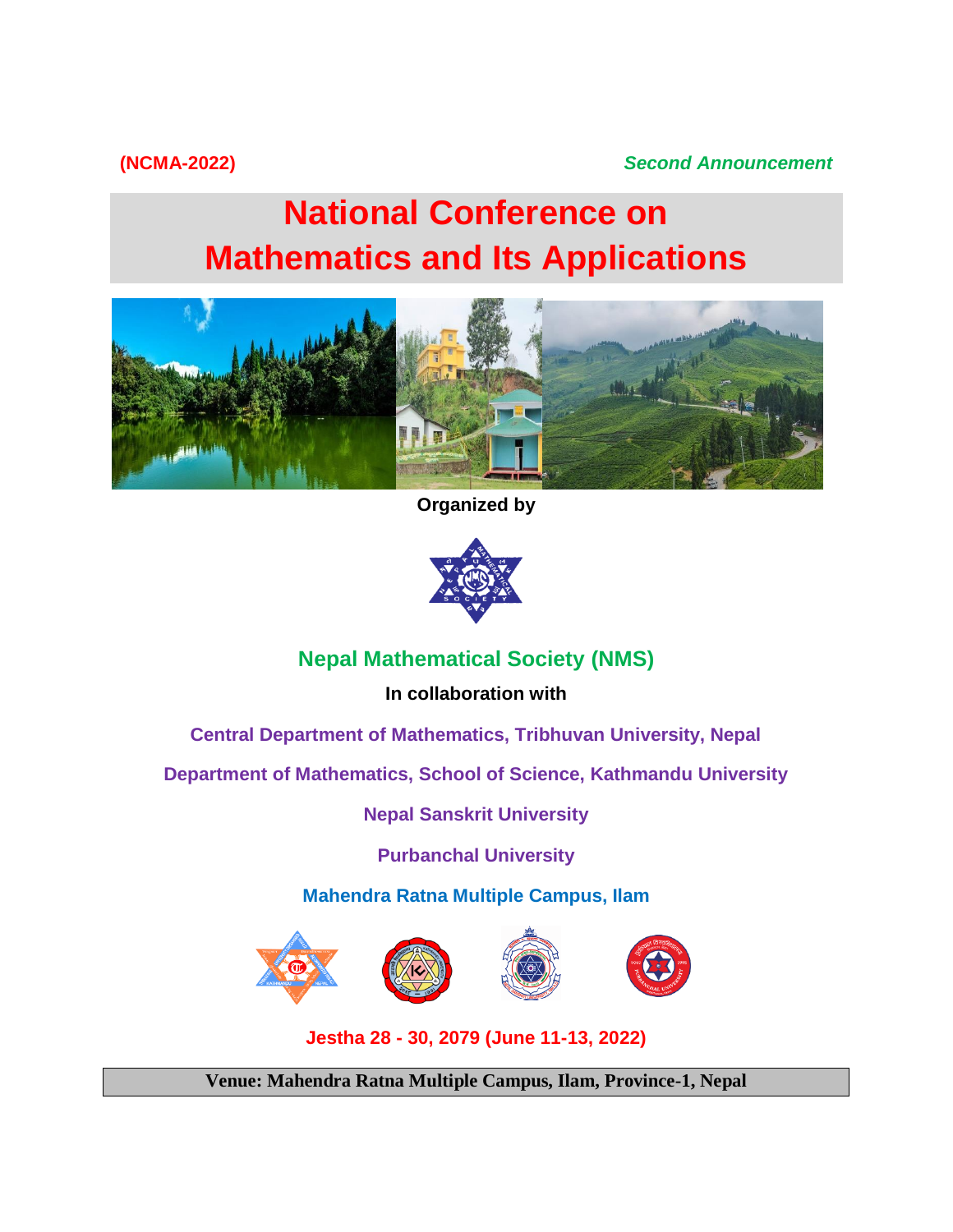#### **Introduction**

Mathematics plays crucial role in society with its tremendous applications in various disciplines, from natural to social sciences. The conference intends to bring together faculties, students and researchers from pure and applied mathematics and from a variety of many other disciplines, where mathematics finds its numerous applications. The primary objective of the conference is to offer mathematicians, researchers, and students around the nation and also from abroad a common platform to interact with each other, to share their knowledge and experiences as well as to exchange their innovative ideas, views and discuss the topics of mutual interests in the challenging and widely applied area of mathematical sciences. The conference also offers the participants an opportunity to be familiar with the contemporary developments and recent trends in the subject and acquaint the young participants with the research and other mathematical activities. The conference in physical presence brings the participants closer to each other, thereby bringing the interactions livelier than the online mode. The one-day workshop will be focused on the contents, pedagogy and the project based learning, from which the local mathematics teachers will get benefit out of it.

**ILAM [\(Nepali:](https://en.wikipedia.org/wiki/Nepali_language) इलाम)** is one of the beautiful hilly regions of Nepal that lies in the Mahabharata Hilly range of Eastern Nepal (Province-1). Being the largest producer region for Nepali tea, its tea farms comprise a major tourist attraction and are also famous for their natural scenery and landscapes as well as their diverse agricultural economy which specializes in horticultural crop production. Tea production in Ilam started as early as 1863 and many local people are getting employment from this. Sunrise and sunset views from *Antu Dada* (a famous hill), the beautiful *Mai Pokhari* (a local pond) with its religious value, popular and beautiful hilly towns *Kanyam* and *Fikkal*, to name a few, are famous tourist destinations that make Ilam a beautiful place to visit.

Ilam Bazaar (the headquarter) is located about 700 km (430 miles) east of Kathmandu. Regular bus and other public vehicle services are available from Kathmandu and also from other major cities of Nepal. From Kathmandu, it takes about 12 hours to Ilam by bus. There is *Phalgunananda Sukilumba* Airport, 7 Km far from the headquarter of Ilam. For more regular service from Kathmandu, people rely on the *Chandragadhi* (*Bhadrapur*) Airport, which is about 86 Km far from Ilam. Daily public vehicles are available from *Taplejung*, *Phidim*, *Birtamod*, *Chandragadhi*, *Kakarbhitta*, *Pashupatinagar*, *Damak*, *Itahari, Siliguri* (West Bengal, India), and from other nearby cities.

Ilam has many educational institutions. The major university campus of Ilam is Mahendra Ratna Multiple Campus, the first Quality Assurance and Accreditation (QAA) certified and autonomous constituent Campus of Tribhuvan University, Nepal. Programs are being conducted in Science, Humanities and Social Sciences, Education, and Management with undergraduate and postgraduate programs in various subjects including the bachelor's degree program in Science in Horticulture.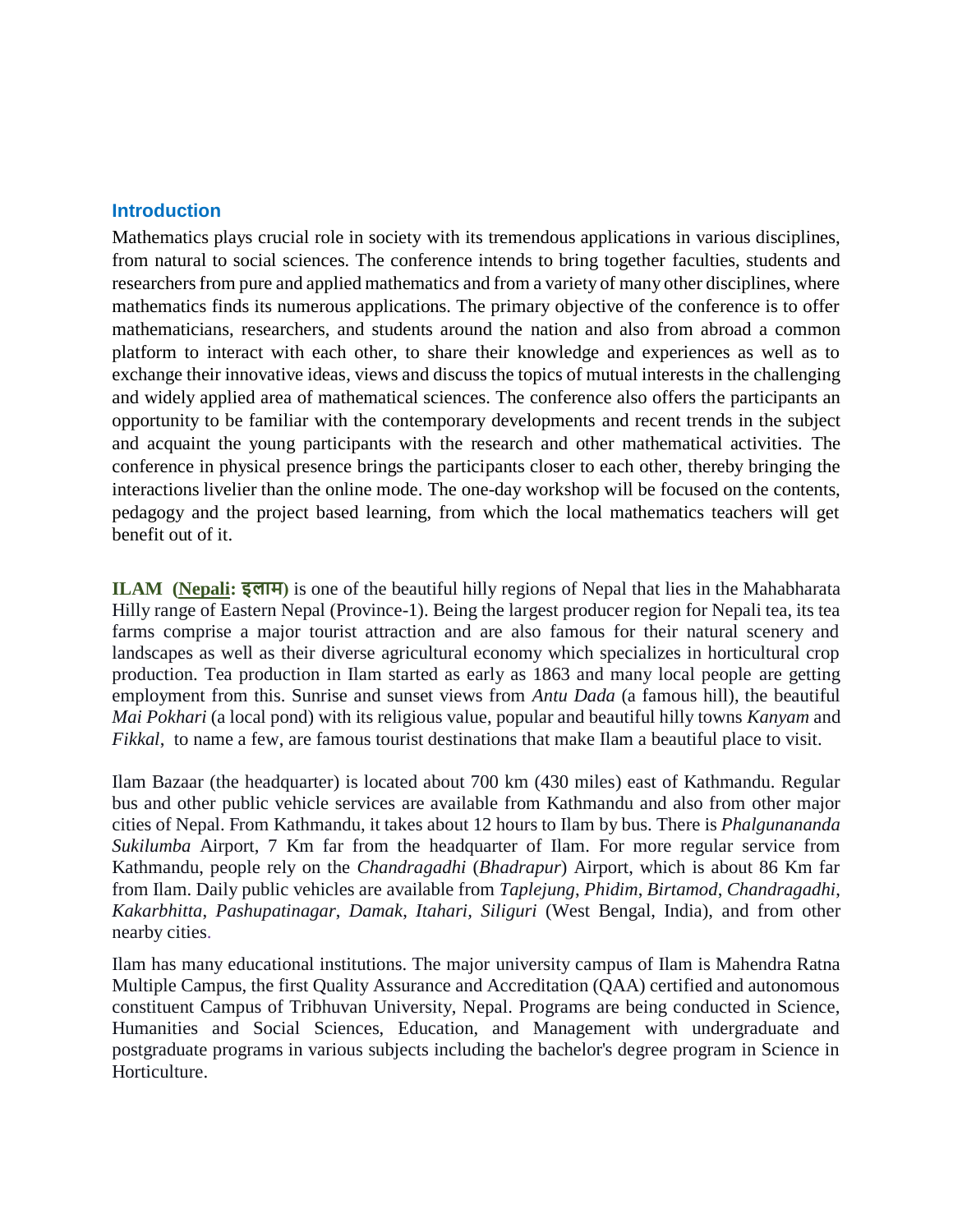**Nepal Mathematical Society (NMS)** [\[www.nms.org.np\]](http://www.nms.org.np/), a non-profit organization was established in 1979 in Nepal with the purpose to create a network of mathematicians throughout Nepal and abroad, for promoting mathematical research and education. NMS also promotes professional ethics, creates opportunities for mathematicians, and advocates for their welfare. It has been conducting talk series, workshop series and conferences regularly. NMS has affiliations with various national and international networks such as American Mathematical Society (AMS), International Mathematical Union (IMU), SEAMS, Silkroad Mathematics Center and The Indian Mathematics Consortium (TIMC). Since 2018, it has been regularly publishing a peer reviewed journal─ Journal of Nepal Mathematical Society (JNMS) biannually.

#### **Central Department of Mathematics (CDM), Tribhuvan University (TU)**

[\[www.cdmathtu.edu.np\]](http://www.cdmathtu.edu.np/), the oldest department in the history of science education at Tribhuvan University (TU) in Nepal, was established in September 20, 1959. CDM mainly conducts graduate (MSc) and post-graduate (MPhil and PhD) programs and engages itself in academics and research activities.

**Kathmandu University (KU)** [\[www.ku.edu.np\]](http://www.ku.edu.np/), established by an Act of Parliament in December 1991, is an autonomous, not-for-profit, non-government institution dedicated to maintaining high standards of academic excellence. At present, KU offers various undergraduate, graduate, and postgraduate programs in science, engineering, medicine, management, education, arts, pharmacy, environment, music, human & natural resources, law, information technology, and biotechnology. KU has well-strength mathematics faculties almost all with PhD's, and the faculties are dedicated to various research activities. MPhil and PhD in Mathematics at KU are well-established programs. With the objective for computational knowledge in mathematics, which is now globally getting popularity, the Department of Mathematics under the School of Science has conducted undergraduate program in Computational Mathematics since 2017.

**Nepal Sanskrit University (NSU)** [\[www.nsu.edu.np\]](http://www.nsu.edu.np/) aims at producing qualified scholars to safeguard national culture and produce competent manpower in Ayurveda, Jyotisha, Yogic Sciences, and naturopathy along with Sanskrit Scholars to meet the national and international needs. Research Center a separate wing, is to carry out research works, which runs PhD programs along with mini research in various disciplines of Sanskrit related subjects including mathematical sciences and Vedic mathematics. NSU runs various classes from Shastri level to Acharya level of Sanskrit literature with some modern subjects including mathematics and statistics. There are some subjects like Siddhanta Jyotisham which is full of geometry and mathematics.

**Purbanchal University (PU)**, a public university established in Morang 1993 by the Government of Nepal with the objectives of preserving, refining, inventing, adopting, extending and transmitting knowledge in an environment that fosters free enquiry and open scholarly debate, leading to all-encompassing development of the rural people and their economies and environment. Purbanchal University conducts its academic programs in Management, Engineering, Population and Development Studies, Medical and Allied Sciences, Humanities, Law and Science and Technology through its five constituent campuses as well as more than 123 affiliate colleges.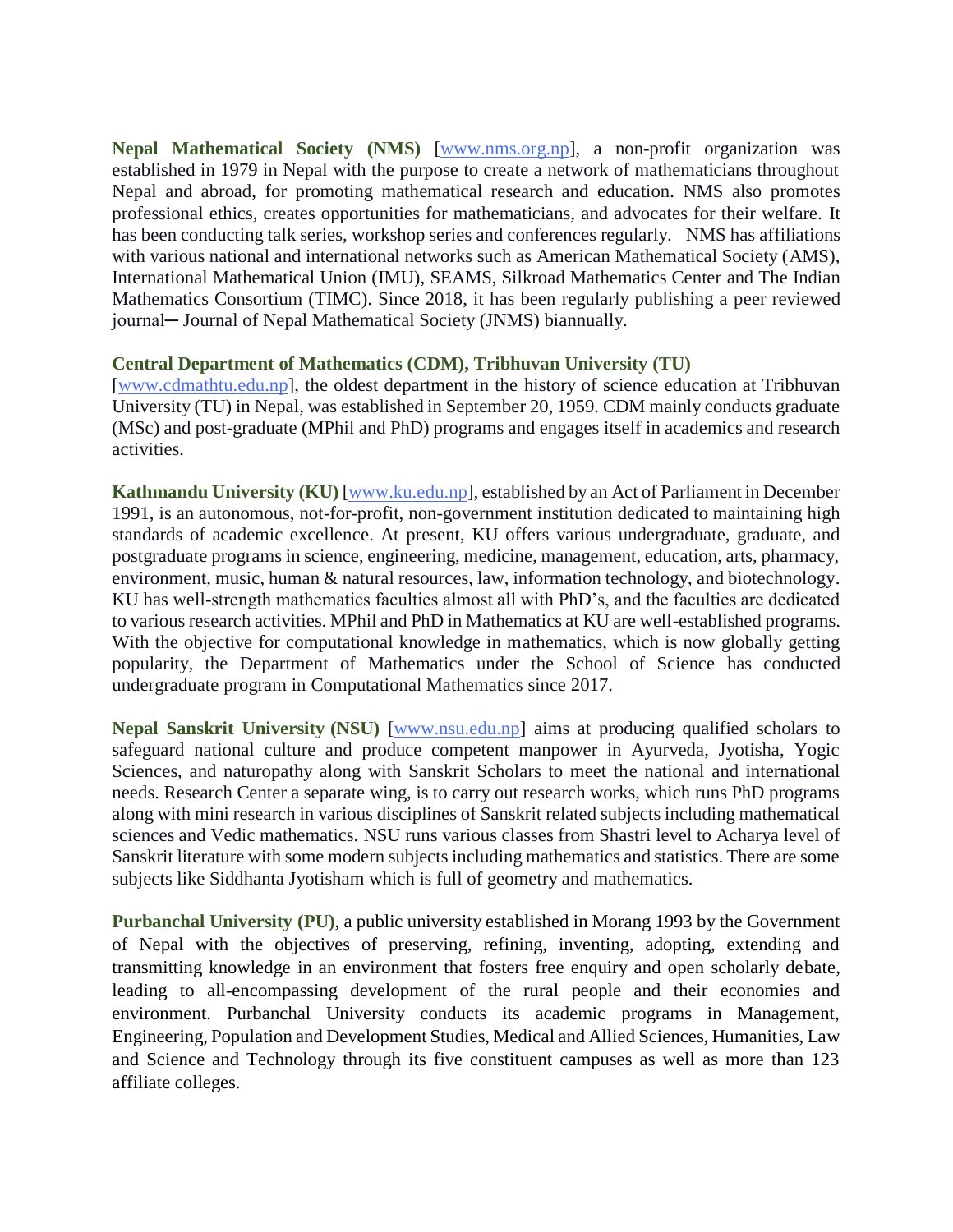# **Scope**

The participants of NCMA-2022 will get an opportunity to be familiar with basic concepts and developments of classical as well as modern mathematics through conference papers. The conference and workshop will motivate the local and other participants/ faculties in their teaching and research. They can get a platform to interact with each other, share knowledge, exchange views and discuss the topics of these thrust areas of mathematics. This helps in popularizing mathematics in both local and national scale. At the same time, participants can enjoy the pleasant summer in the beautiful touristic hill.

# **Objectives**

This conference aims at

- 1) training a group of young scientists/ faculties in the above mentioned areas
- 2) acquainting the participants in the recent developments in these areas
- 3) bringing several experts together to interact
- 4) promoting research interest and teaching pedagogy, especially for the local participants
- 5) active participation of the young researchers and faculties nationwide, especially from Province 1 and nearby regions.

# **Relevancy/ Justification of The Program:**

Participants will get research exposure and be acquainted with the recent trends and activities in the development of mathematical sciences including the history of mathematics. Researchers will get opportunity to disseminate their research outcomes in physical presence of large number of audiences. The one-day workshop will be beneficial for the local high school and university teachers in some contents, pedagogy and project based learning.

## **The methodology used for conducting the program:**

In the conference, for conducting the program, there will be oral and poster presentations by the speakers and researchers. The one-day workshop before the conference will be facilitated by the subject experts from national and local levels.

## **Call for Papers and Abstracts**

The conference will try to cover all important aspects of the mathematical sciences and their applications. Papers related to research, expository articles to introduce recent mathematical advancements, and applications of mathematics are invited. Specific areas include analysis, topology, mathematics education, statistics, big data, optimization, operations research, quantitative finance, mathematical biology, biomedical science, biophysics, geophysics and public health. Interested participants are invited to submit their abstracts (**not exceeding 250 words as the template provided)** to the **Conference Secretary** of the organizing committee:

 **Dr. Parameshwari Kattel** (**email:** [ncma2022.nms@gmail.com;](mailto:ncma2022.nms@gmail.com) Ph:+977-9851128809).

Participants can choose the oral or poster presentation. However, the scientific committee may decide the category once the abstract is accepted. The **size of the poster** should be **3 feet by 4 feet**. The time and detailed schedule for the presentations will be informed later via e-mails.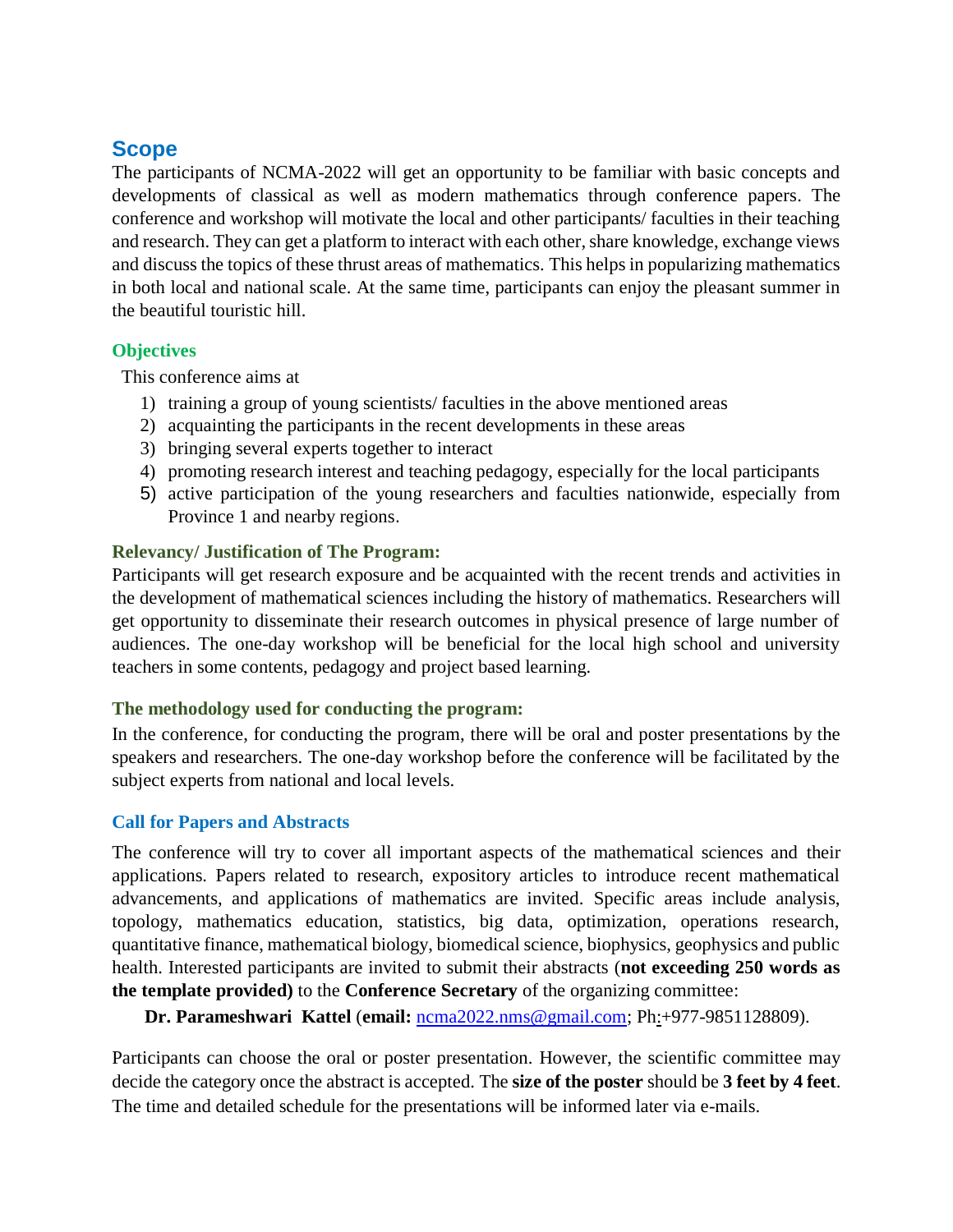Full paper can be submitted to the Journal of Nepal Mathematical Society (JNMS) through e-mail at [jnms.submission@gmail.com](mailto:jnms.submission@gmail.com) **.** Only the accepted papers after peer review will be published.

For query, please contact to the Executive Editor of JNMS,

**Dr. Shree Ram Khadka** (email: [shreeramkhadka@gmail.com](mailto:shreeramkhadka@gmail.com) ; Ph: 00977-9851064495)

#### **Accommodation**

The registered delegates who need accommodation, have to inform us during the registration. One can also request to **Mr. Bishnu Prasad Bhandari** [\(bpbmath@gmail.com](mailto:bpbmath@gmail.com) ; +977-9851212609, **NMS EC Representative**) **or Mr. Bal Bahadur Tamang** (+977-9842645724; **email**: [tamang.bb100@gmail.com](mailto:tamang.bb100@gmail.com) ; **Member Secretary of the Local Organizing Committee**) for the management of the accommodation.

## **Registration Fees**

The registration fee covers breakfast, lunch, snacks, conference kits, a conference dinner, and accommodation only (**but does not include transportation and any other local costs**). There will be a conference bus from Kathmandu to Ilam and back. The bus schedule and the cost will be informed later.

| Participant   | Until Jestha 5, 2079 (May 19, 2022)                                                                                                    |                    |                    | Until Jestha 15, 2079 (May 29,<br>2022) |                    |
|---------------|----------------------------------------------------------------------------------------------------------------------------------------|--------------------|--------------------|-----------------------------------------|--------------------|
|               | Faculty                                                                                                                                | Student*           | Organizationa      | Faculty                                 | Student*           |
|               |                                                                                                                                        |                    | Sponsorship        |                                         |                    |
| Nepali        | NRs 5000.00                                                                                                                            | NRs 4000.00        | NRs 6000.00        | NRs 6000.00                             | NRs 5000.00        |
|               |                                                                                                                                        |                    |                    |                                         |                    |
| <b>SAARC</b>  | <b>US \$70.00</b>                                                                                                                      | US \$ 60.00        | <b>US \$ 80.00</b> | <b>US \$ 80.00</b>                      | <b>US \$70.00</b>  |
| Countries     | Or IC 5000                                                                                                                             | Or IC 4500         |                    | Or IC 6000                              | Or IC 5000         |
| Foreign other | US \$150.00                                                                                                                            | <b>US \$100.00</b> | US \$ 200.         | <b>US \$ 200.00</b>                     | <b>US \$150.00</b> |
| than SAARC    |                                                                                                                                        |                    |                    |                                         |                    |
|               | *Scanned copy of valid student ID must be shown along with the registration form.                                                      |                    |                    |                                         |                    |
|               | For each accompanying person, the cost is NRs 4000.00 for Nepali, IC 3000 or \$40<br>for SAARC, and US \$50 for Foreign Participants). |                    |                    |                                         |                    |
|               |                                                                                                                                        |                    |                    |                                         |                    |

## **Mode of Payment**

Payment is to be made by the participant through **bank draft or transfer**: **Bank**: Nepal Bank Limited, Kirtipur Branch, Kathmandu **Account Holder**: Nepal Mathematical Society

**Current Account Number**: 04500100098942000001.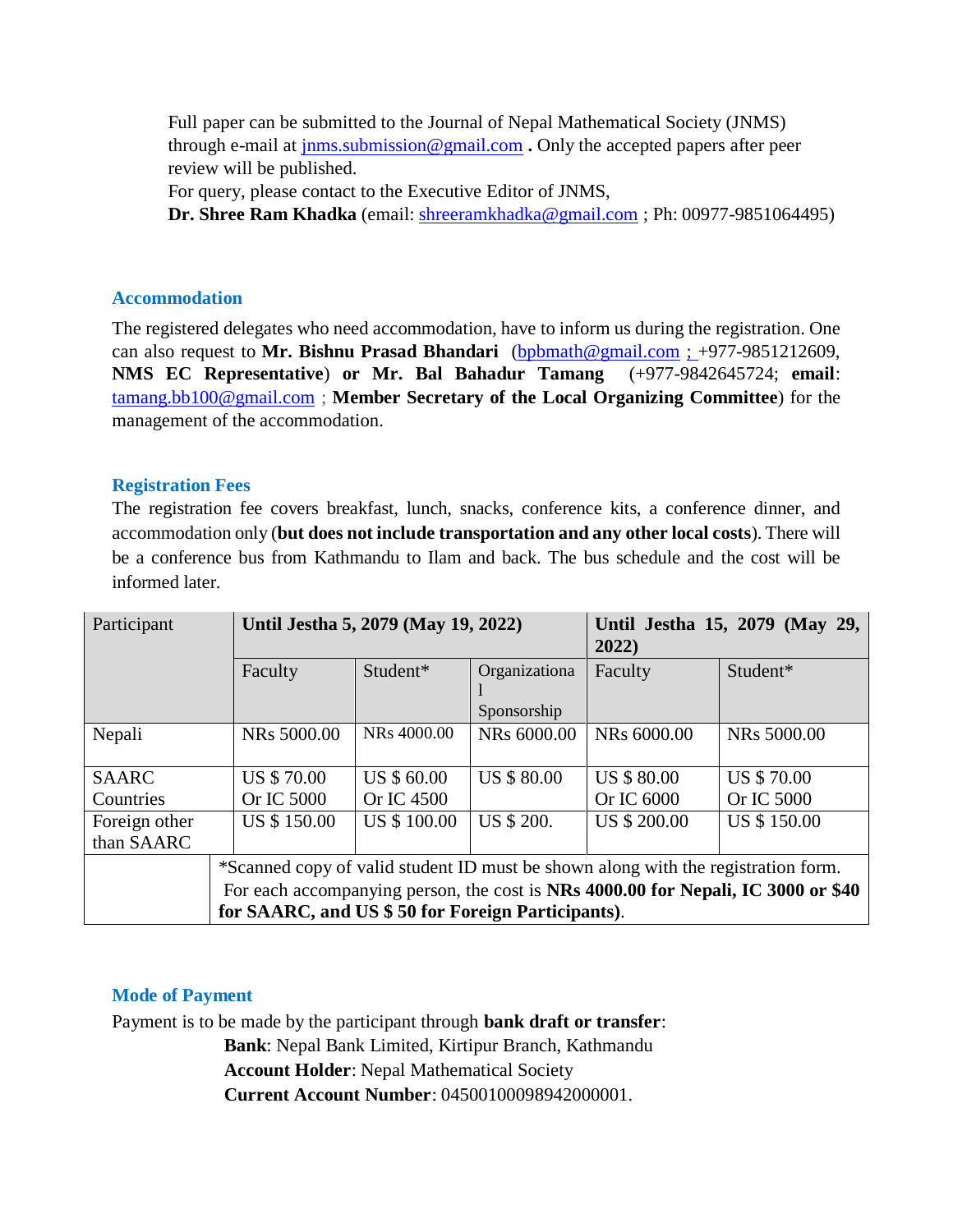#### **Swift Code:** NEBLNPKA

For further query, please contact the NMS Treasurer, **Ms. Anjana Pokharel** (**email:** [anjanapokharel11@gmail.com;](mailto:anjanapokharel11@gmail.com) +977-9840222100/014330850). Scanned copy of the proof of the payment is to be sent to [ncma2022.nms@gmail.com](mailto:ncma2022.nms@gmail.com).

#### **Important Dates**

**Deadline to submit abstract**: Jestha 8, 2079 (May 22, 2022) [Sunday]

**Notification of abstract status**: Within Jestha 10, 2079 (May 15, 2022) [Tuesday]

**Registration open**: Falgun 17, 2078 (March 1, 2022) [Tuesday]

**Registration deadline**: Jestha 9, 2079 (May 23, 2022) [Monday] (**Early)**

Jestha 15, 2079 (May 29, 2022) [Sunday] **(Late)**

# **Sponsorship**

The sponsorship is solicited from

- Nepal Academy of Science and Technology (NAST)
- Mathematical Sciences Trust, Nepal
- Sukunda Pustak Bhavan (Publishers & Distributors)
- **Other Institutions**
- $\blacksquare$ .....

## **Organizing Committee**

**Conference Chair: Prof. Dr. Narayan Prasad Pahari,** President, NMS; (**email:** nppahari@gmail.com; **phone:** +977-9851027435) **Conference Secretary: Dr. Parameshwari Kattel**, Secretary, NMS (**email**: [ncma2022.nms@gmail.com](mailto:ncma2022.nms@gmail.com) or [pkattel526@gmail.com,](mailto:pkattel528@gmail.com) **Phone:** 9851128809)

#### **Members:**

- 1. Prof. Dr. Dil B. Gurung
- 2. Prof. Dr. Raju Ram Thapa
- 3. Mr. Tulasi P. Nepal
- 4. Dr. Tribhuvan Sharma
- 5. Dr. Dinesh Panthi
- 6. Dr. Prem Sagar Bhandari
- 7. Dr. Sushil Karna
- 8. Dr. Durga Jung KC
- 9. Ms. Kabita Luitel
- 10. Mr. Ramesh Chandra Timsina
- 11. Ms. Anjana Pokharel
- 12. Dr. Kamalesh Kumar Lal Karna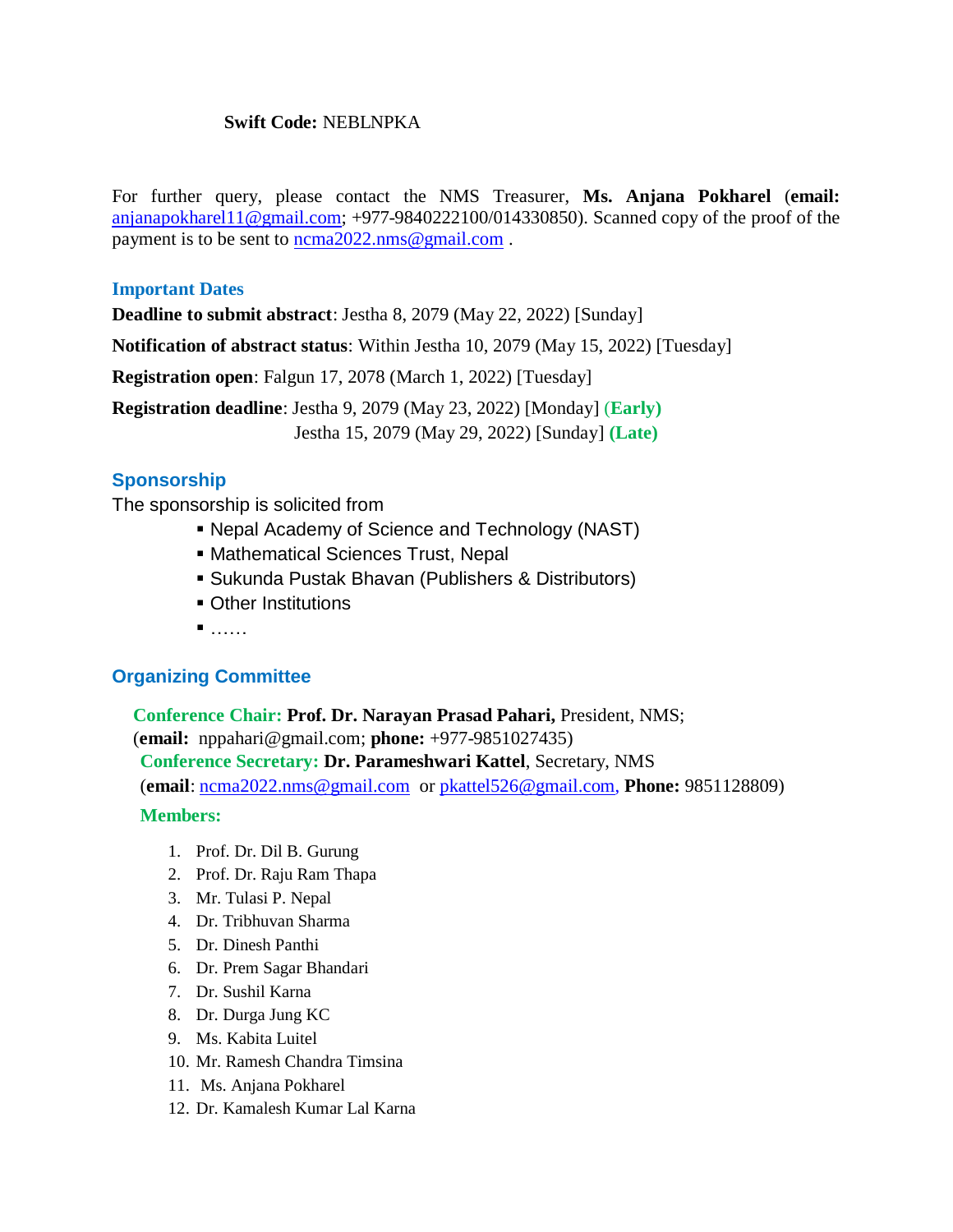- 13. Dr. Samir Shrestha
- 14. Dr. Ruma Manandhar
- 15. Mr. Sesh Raj Sharma Bhattarai
- 16. Mr. Raghubir Bhatta
- 17. Mr. Moti Prasad Giri
- 18. Dr. Phanindra Bhandari
- 19. Dr. Tara P. Banjade
- 20. Mr. Kumar Subedi
- 21. Mr. Badri Tamang
- 22. Dr. Pawan Kumar Karn
- 23. Dr. Suman Kumar Jha
- 24. Dr. Binod Panta

### **Scientific Committee**

#### **Chair**: **Dr. Shree Ram Khadka,** Vice President, NMS (**email:** [shreeramkhadka@gmail.com](mailto:shreeramkhadka@gmail.com) )

## **Member Secretary**: Dr. Jeevan Kafle (**email:** [jeevan.kafle@cdmath.tu.edu.np](mailto:jeevan.kafle@cdmath.tu.edu.np)) **Members:**

- 1. Prof. Dr. Ram P. Ghimire
- 2. Prof. Dr. Gyan B. Thapa
- 3. Prof. Dr. Chinta Mani Pokhrel
- 4. Prof. Dr. Ajay Singh
- 5. Prof. Dr. Jeevandhar Jnawali
- 6. Prof. Dr. Eka Ratna Acharya
- 7. Dr. Iswar Mani Adhikari
- 8. Dr. Pushkar Raj Pokhrel
- 9. Dr. Santosh Ghimire
- 10. Dr. Hari Nandan Nath
- 11. Dr. Saraswati Acharya
- 12. Dr. Gokul KC
- 13. Dr. KB Manandhar
- 14. Dr. Buddhi Prasad Sapkota
- 15. Dr. Bishnu Hari Subedi

#### **Technical Committee**

**Coordinator:** Dr. Ganga Ram Phaijoo (**email:** [gangaram@ku.edu.np](mailto:gangaram@ku.edu.np)) **Member Secretary:** Mr. Hem Raj Pandey (email: [rajhem2040@gmail.com\)](mailto:rajhem2040@gmail.com) **Members:**

- 1. Dr. Suresh Kumar Sahani
- 2. Dr. Bed Raj Dhakal
- 3. Dr. Ram Chandra Dhungana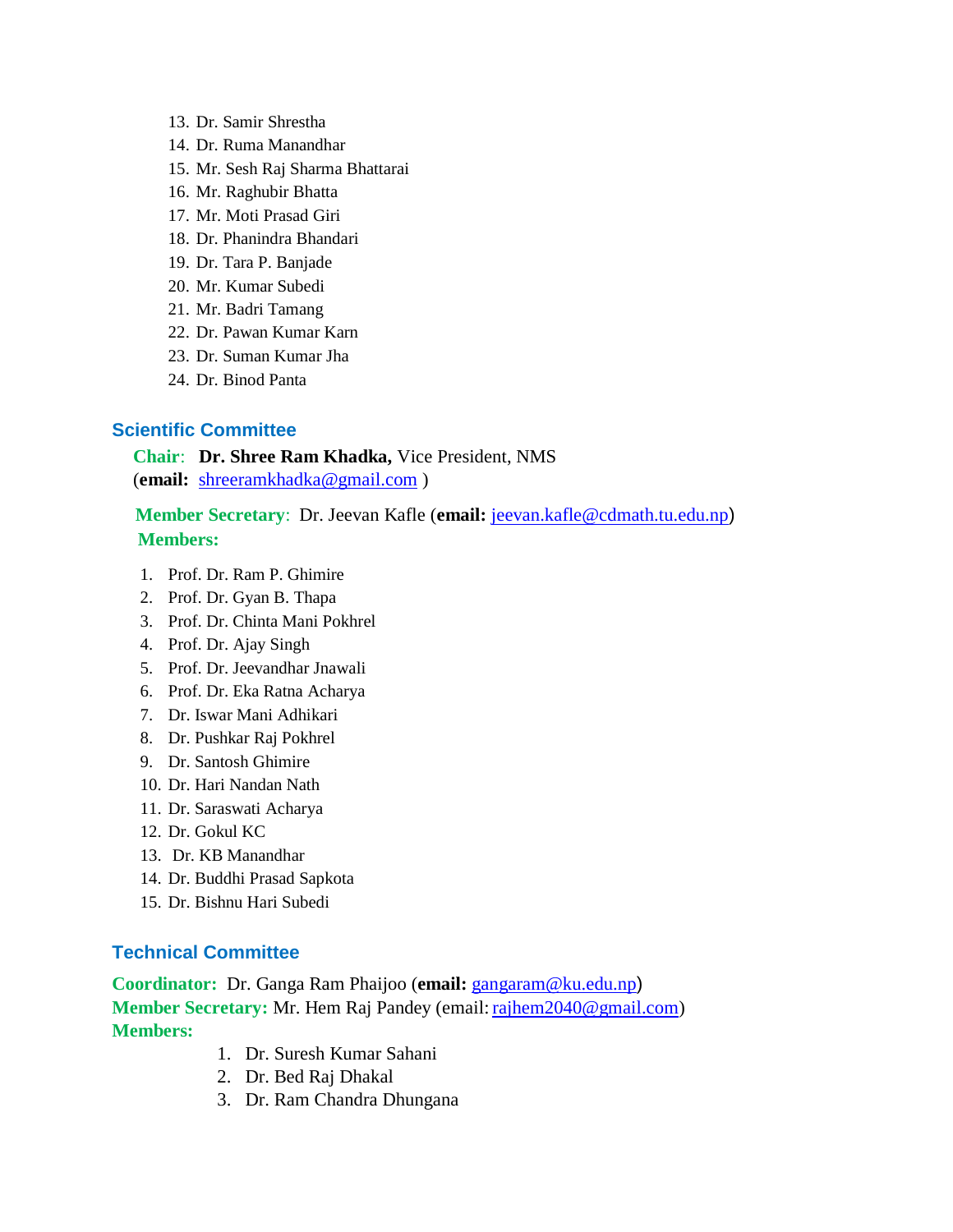- 4. Ms. Sharmila Shrestha
- 5. Mr. Nabaraj Adhikari
- 6. Mr. Tek B. Budhathoki
- 7. Mr. Bekha Ratna Dangol
- 8. Mr. Hari Prapanna Kandel
- 9. Mr. Khagendra Adhikari
- 10. Mr. Hari Parsad Gnawali
- 11. Mr. Ghanashyam Adhikari
- 12. Mr. Chhabi Dhungana
- 13. Mr. Deepak Amgain
- 14. Mr. Bishnu P. Bhandari
- 15. Mr. Samir Dahal

#### **Advisory Committee**

- Prof. Dr. Bhadra Man Tuladhar
- Prof. Dr. Hira Bahadur Maharjan
- Prof. Dr. Krishna Kumar Shrestha
- Prof. Dr. Puspa Raj Adhikary
- Prof. Dr. Prakash Muni Bajracharya
- Prof. Dr. Kedar Nath Uprety
- Prof. Dr. Tanka Nath Dhamala
- Prof. Dr. Chet Raj Bhatta
- Prof. Dr. Kanhaiya Jha
- Prof. Daya Ram Poudel
- Prof. Dr. Raj Narayan Yadav
- Prof. Dr. Binod P. Dhakal

#### **Local Organizing Committee**

#### **Coordinator:** Dr. Manoj Raut

(**email:** [rautmanojkumar2023@gmail.com](mailto:rautmanojkumar2023@gmail.com) ; **phone:** 9852020168)

#### **Member Secretary:** Mr. Bal Bahadur Tamang [**Coordinator, Tour Management and Logistics**] (**email**: [tamang.bb100@gmail.com](mailto:tamang.bb100@gmail.com) ; **phone:** 9842645724)

#### **Members:**

#### 1. Mr. Badri Tamang, [**Coordinator, Management Subcommittee**]

(**email**: [badribomzon@gmail.com;](mailto:%20badribomzon@gmail.com) **phone:** 9857033496)

- 2. Mr. Hari Prasad Sapkota
- 3. Mr. Bikram Rai
- 4. Mr. Ghanashyam Adhikari [**Coordinator, Financial Subcommittee**] (**email**: [gbro2029@gmail.com;](mailto:gbro2029@gmail.com) **phone:** 9852620542)
- 5. Mr. Samir Dahal
- 6. Mr. Durga Luitel
- 7. Ms. Shraddha Niroula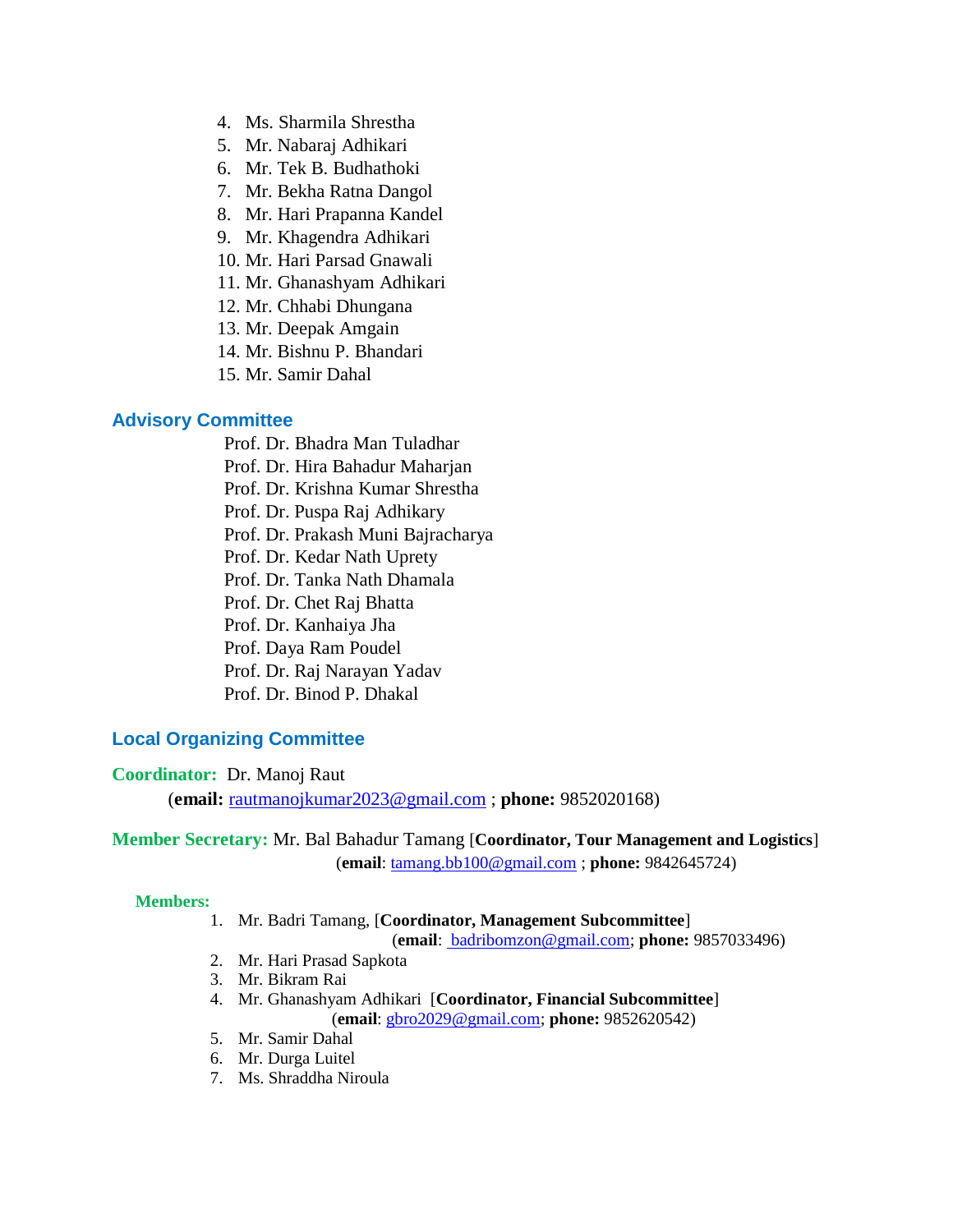- 8. Mr. Kumar Subedi [**Coordinator, Promotional Activities and Media Subcommittee**] (**email**: subedikumar1[5@gmail.com;](mailto:tpsapkota2025@gmail.com) **phone:** 9842627885)
- 9. Mr. Nilam Kharel
- 10. Mr. Om Sapkota
- 11. Mr. Sita Ram Ghimire
- 12. Mr. Krishna Kumar Khattri
- **13.** Mr. Raju Kattel

#### **Local Advisory Committee**

- 1. Mr. Khagendra Prasad Chapagain (Campus Chief, MRM Campus, Ilam; Chief Advisor)
- 2. Mr. Prem Lal Mishra (Chairman, EC, MRM Campus, Ilam)
- 3. Dr. Rajendra Kunwar (Former Chairman, EC, MRM Campus, Ilam)
- 4. Mr. Kedar Thapa (Member, EC, MRM Campus, Mayor, Ilam Municipality)
- 5. Mr. Mahesh Basnet (Former Mayor, Ilam Municipality, Member, EC, MRM Campus)
- 6. Mr. Post Raj Lamichhane (Assistant Campus Chief, MRM Campus, Ilam)
- 7. Mr. Prabin Ghimire (Assistant Campus Chief, MRM Campus, Ilam)
- 8. Ms. Sarita Niroula (Assistant Campus Chief, MRM Campus, Ilam)
- 9. Mr. Ganga Ram Paudel (President, TUTA, MRM Campus, Ilam)
- 10. Mr. Milan Chandra Sanyasi (Head of Mathematics Department, MRM Campus, Ilam)
- 11. Mr. Rajendra Baral (Head, Research Unit, MRM Campus, Ilam)
- 12. Mr. Shyam Kumar Jha
- 13. Mr. Punya Prasad Bhattarai
- 14. Mr. Tirth Khatiwada
- 15. Mr. Madha Prasad Subedi (Campus Chief Modern Campus Ilam )
- 16. Mr. Kumar Poudel (Principal of Aadarsha Higher Secondary School, Ilam)
- 17. Mr. Tika Prasad Phuyal (Founder of Heritage National Academy, Ilam)
- 18. Mr. Bikash Karmacharya (Central member of PABSON)

#### **Local Supportive Team**

- 1. Mr. Ishwor Chipalu (President of Ilam Chambers of Commerce and Industry)
- 2. Mr. Devi Paudel (President of Hotel Association Ilam)
- 3. Mr. Yam Kafle
- 4. Mr. Tanka Dhamala
- 5. Mr. Suren Rai
- 6. Mr. Bijaya Rai
- 7. Mr. Tara Gurung
- 8. Mr. Dipak Parsai
- 9. Mr. Sonam Sherpa
- 10. Mr. Milan Rai
- 11. Mr. kirshna Rai
- 12. Mrs. Pabi Maya Gurung
- 13. KMT Collage